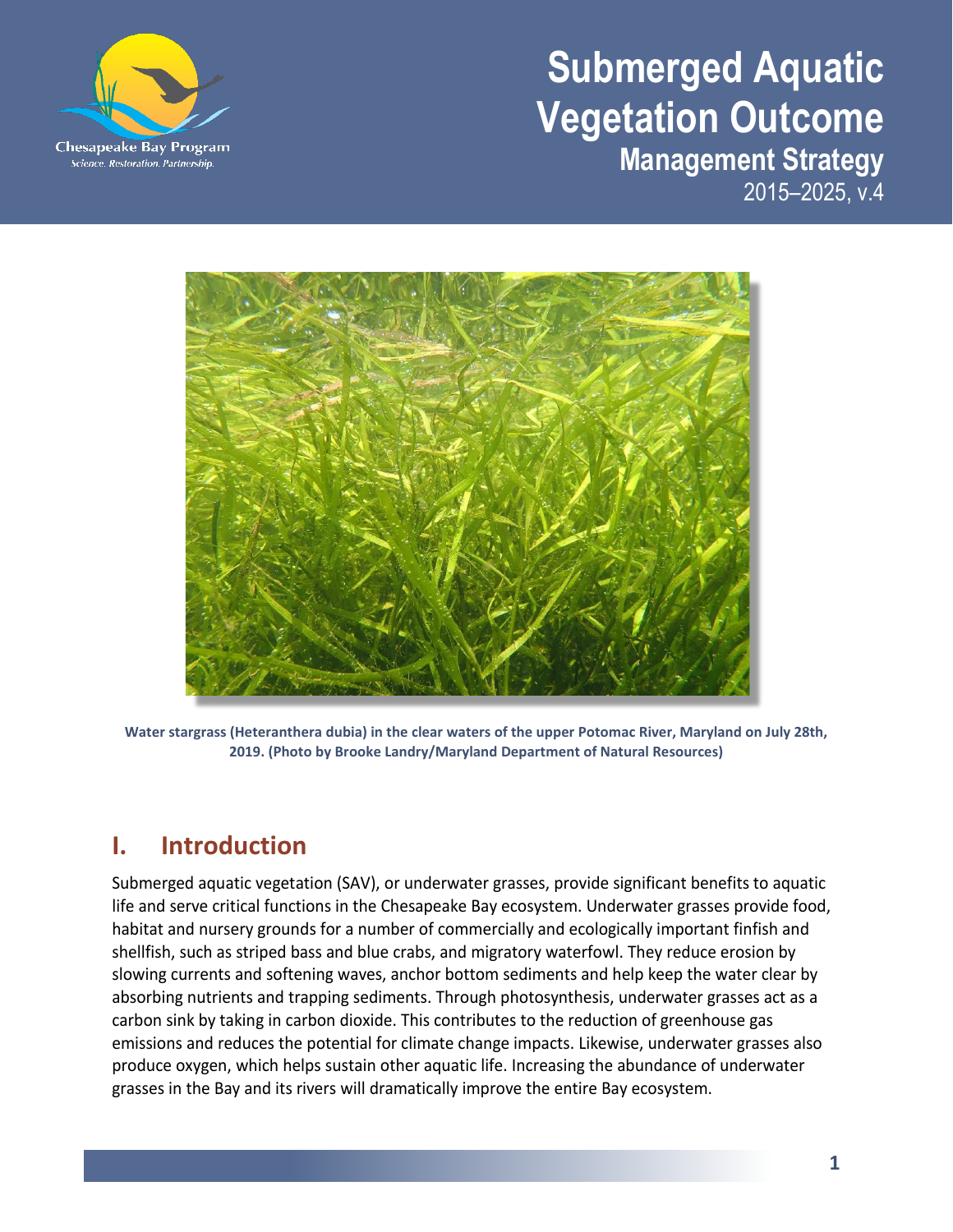# **II. Goal, Outcome and Baseline**

This management strategy identifies approaches for achieving the following goal and outcome:



### *Vital Habitats Goal*

Restore, enhance and protect a network of land and water habitats to support fish and wildlife, and to afford other public benefits, including water quality, recreational uses and scenic value across the watershed.

# *Submerged Aquatic Vegetation (SAV) Outcome*

Sustain and increase the habitat benefits of SAV (underwater grasses) in the Chesapeake Bay. Achieve and sustain the ultimate outcome of 185,000 acres of SAV Bay-wide necessary for a restored Bay. Progress toward this ultimate outcome will be measured against a target of 90,000 acres by 2017 and 130,000 acres by 2025

This outcome was derived by the Chesapeake Bay Program's SAV Workgroup and is based on observed historical SAV abundance and distribution throughout the Bay and its rivers.

# **Baseline and Current Condition**

The Bay Program's SAV Workgroup has reviewed the historic record, as well as photographic evidence from the 1930s to present and determined that the Bay has historically supported at least 185,000 acres of SAV. The most critical action for restoring SAV is to achieve the [Water Quality Goal \(](http://www.chesapeakebay.net/managementstrategies/strategy/water_quality_standards_attainment_and_monitoring)reduce pollutants to achieve the water quality necessary to support the aquatic living resources of the Bay and its tributaries and to protect human health). In most cases, as water clarity improves, SAV will reestablish itself without the need for direct restoration (planting or seeding). However, as the Water Quality outcomes are met, there will be places where water clarity is sufficient but there is no longer a seed source for natural recolonization of SAV. Therefore, the workgroup supports efforts to plant or seed SAV each year in areas of the Bay deemed likely for success. This restoration effort is intended to stimulate natural SAV bed growth to aid in reaching the Bay-wide abundance goal of 185,000 acres. Actively restoring SAV each year will provide future seed sources and improve physical conditions for further SAV recruitment. Additionally, continuous seed bank restoration and planting will encourage the expansion of SAV propagule production facilities, increase expertise among restoration practitioners and provide opportunities for community and student engagement.

SAV constitutes one of the most important biological communities in estuaries. SAV has historically contributed to the high primary and secondary productivity of the Bay, but increased nutrient and sediment inputs from the watershed caused Bay-wide declines in the mid-1900s. Hurricane Agnes in 1972 and Tropical Storm Lee and Hurricane Irene in 2011 further stressed the resource. SAV recovered rapidly between 2012 and 2018 with the implementation of the Chesapeake Bay Total Maximum Daily Load (Bay TMDL) but declined substantially between 2019 and 2020 when above average precipitation and high flows degraded water quality/clarity conditions necessary for SAV growth and survival.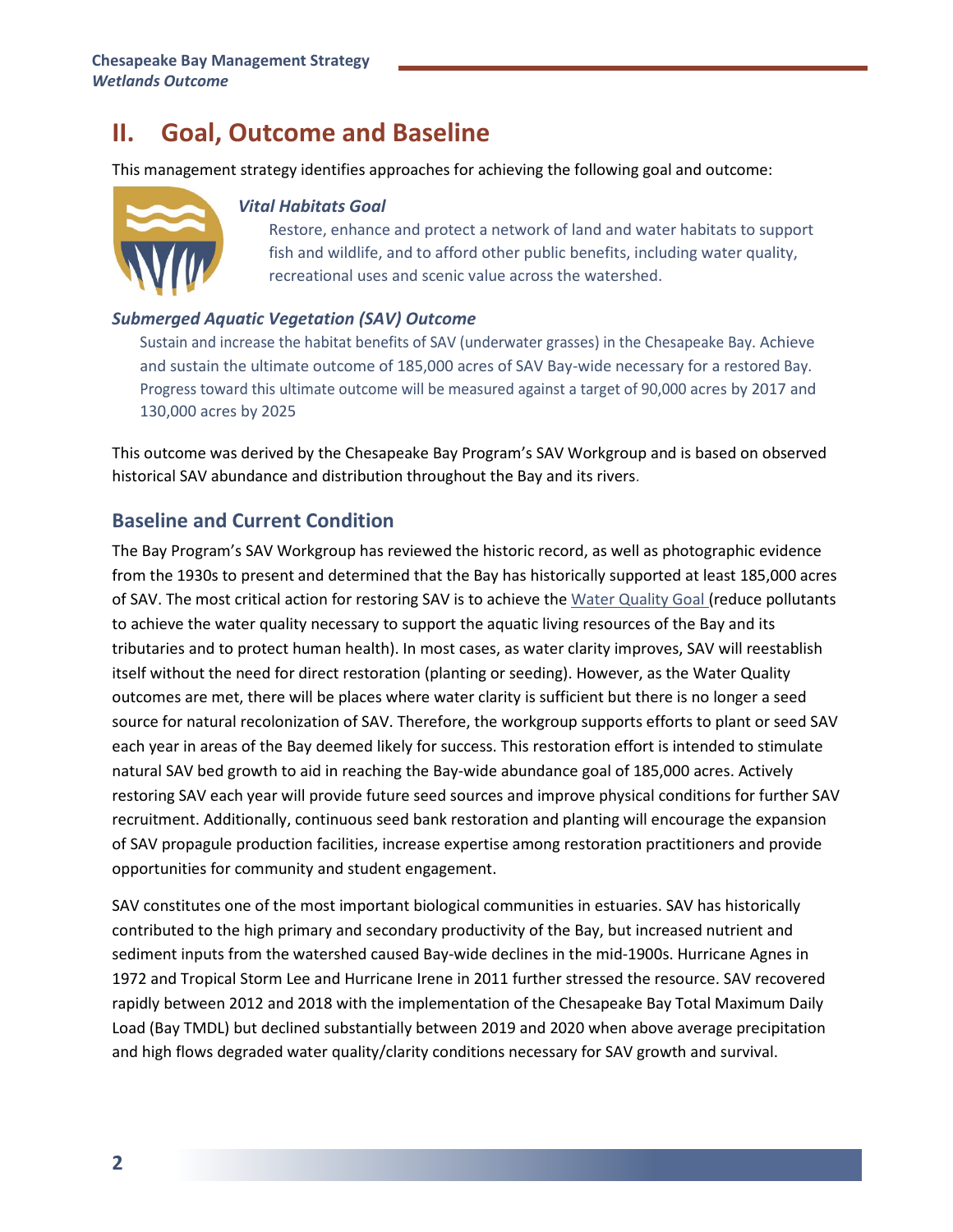Since 1976, the workgroup has served the larger Bay community by providing technical expertise and applied research findings to resource managers in an effort to inform the restoration and protection agenda. Please refer to the Chesapeake Bay Program's site

[\(https://www.chesapeakeprogress.com/abundant-life/sav\)](https://www.chesapeakeprogress.com/abundant-life/sav) for the current status of SAV abundance.

# **III. Participating Partners**

**Team Lead:** Vital Habitats Goal Implementation Team (GIT)

**Workgroup Lead:** Submerged Aquatic Vegetation Workgroup

- SAV Workgroup chair and vice-chair
	- Prepares biennial workplan and management strategy, coordinates and leads workgroup efforts.
- SAV Workgroup
	- Advises on SAV science, supports and contributes to efforts to implement the SAV management strategy and the biennial workplan.

# **Opportunities for Cross-Goal Team and Workgroup Collaboration:**

- **Sustainable Fisheries GIT**
- **Water Quality GIT**
- Climate Resiliency Workgroup
- Wetland Workgroup (Habitat GIT)
- Black Duck Action Team (Habitat GIT)
- **Maintain Healthy Watersheds GIT**
- Communication Workgroup
- **Plastic Pollution Action Team**

### Participating agencies **(Signatories in bold)**

High Level of Participation:

- Maryland Department of Natural Resources
	- Chairs SAV Workgroup and coordinates SAV Workgroup efforts.
	- Conducts SAV monitoring, restoration and research.
	- Financially supports Bay-wide SAV Survey.
	- Utilizes SAV data for project reviews requiring permits and/or mitigation when those projects impact SAV habitat.
- Maryland Department of the Environment
	- Financially supports Bay-wide SAV Survey.
	- Utilizes SAV data for project reviews, permits and mitigation if a project impacts existing SAV beds.
	- Tracks shallow water use criteria achievements.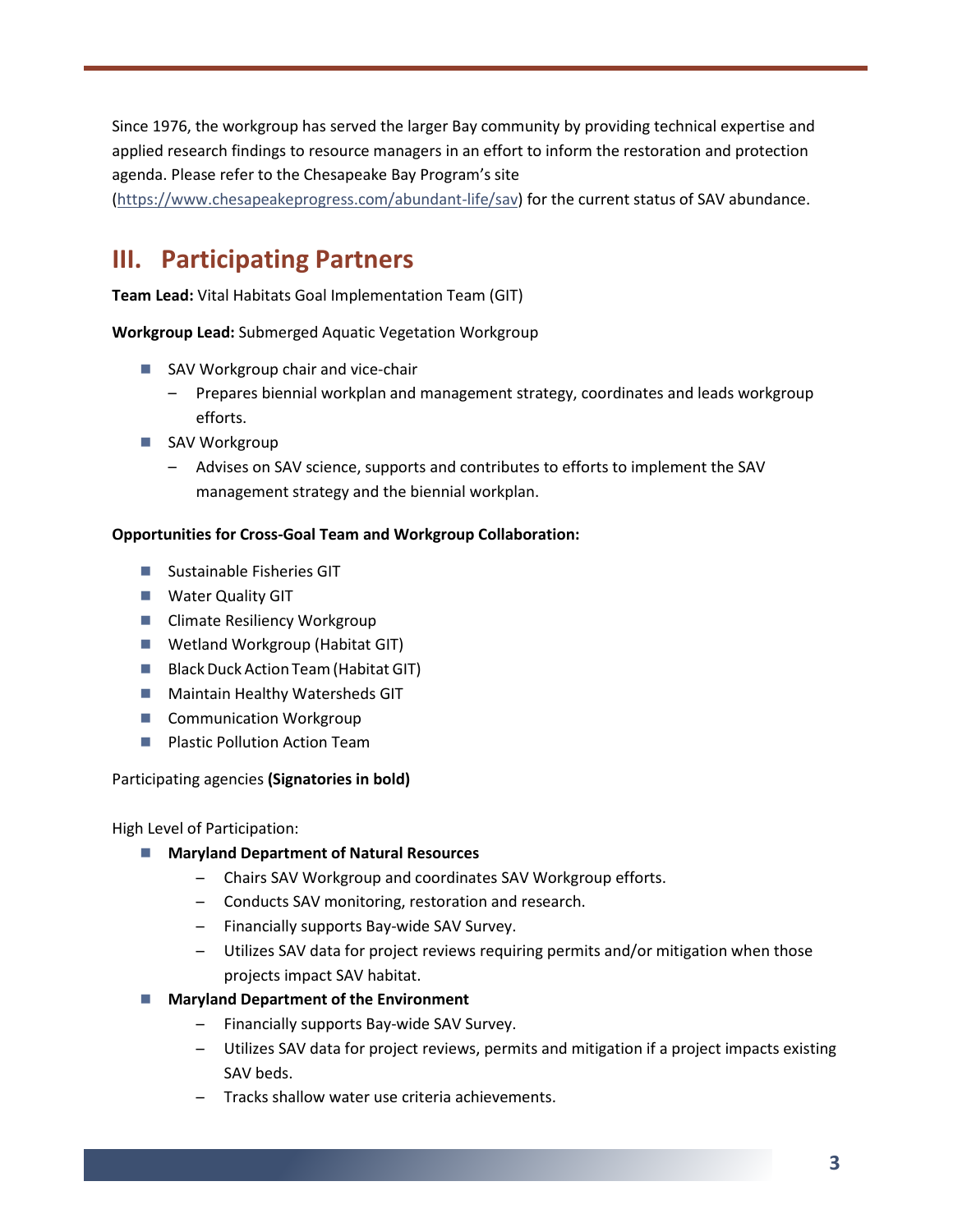### **Virginia Coastal Zone Management Program**

- Financially supports Bay-wide SAV Survey and SAV restoration efforts.
- **Virginia Department of Environmental Quality**
	- Uses SAV data for project planning and to evaluate the value and function of shallowwater habitats.
	- Tracks shallow water use criteria achievements.
- **Virginia Marine Resource Commission**
	- Utilizes SAV data for permits required for mitigation if a project impacts existing SAV beds or historic SAV presence.
	- Uses SAV data for project planning.
	- Tracks shallow water use criteria achievements.
- **D.C.'s Department of Energy and Environment** 
	- Conducts SAV research, monitoring and restoration.
- **U.S Environmental Protection Agency**
	- Financially supports Bay-wide SAV Survey and SAV research projects.
- **Virginia Institute of Marine Science**
	- Conducts and financially supports Bay-wide SAV Survey.
	- Utilizes SAV data for project reviews, permits and mitigation if a project impacts existing SAV beds.
	- Tracks shallow water use criteria achievements.
	- Conducts SAV research, restoration, outreach and education.
- **L** University of Maryland
	- Conducts SAV research.
- St. Mary's College of Maryland
	- Conducts SAV research.
- **Old Dominion University**
	- Conducts SAV research.
- Smithsonian Environmental Research Center
	- Conducts SAV monitoring and research.
- **Tetra Tech, Inc.** 
	- Conducts SAV research and restoration.
- **Chesapeake Bay Foundation**
	- Conducts SAV outreach and education.
- **The Nature Conservancy** 
	- Conducts SAV research, restoration, outreach and education.

Medium Level of Participation:

- U.S. Fish and Wildlife Service
- U.S. Geological Survey
- National Oceanic and Atmospheric Administration
- U.S Army Corps of Engineers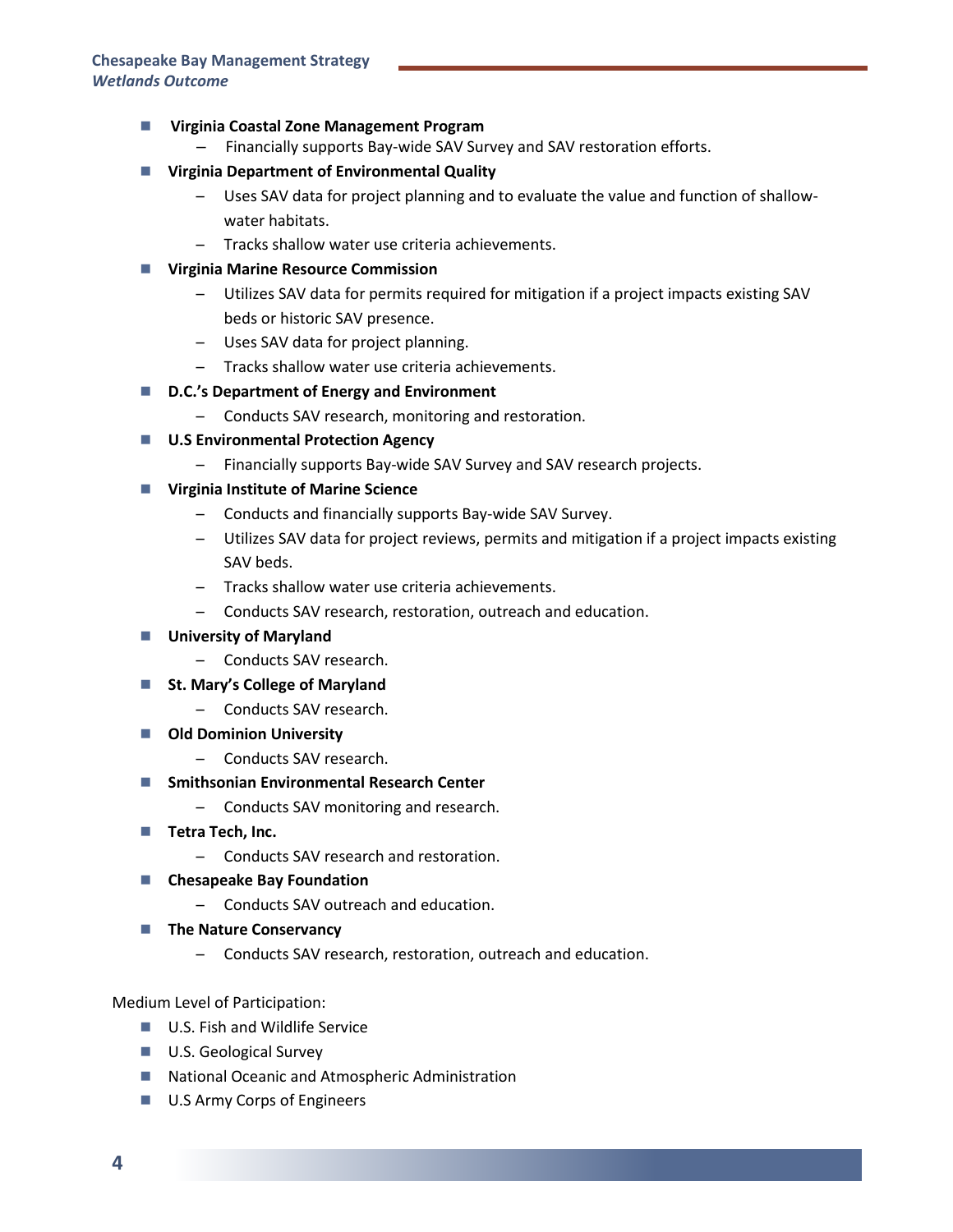Likely Participating Jurisdictions:

- **Maryland**
- **U** Virginia
- **Washington, D.C.**
- **Pennsylvania**
- Delaware

Likely Participating Federal Partners:

- U.S. Fish and Wildlife Service
- National Oceanic and Atmospheric Administration
- **U.S. Geological Survey**
- U.S. Army Corps of Engineers

# **Local Engagement and Diverse Representation**

Non-profit groups such as the Chesapeake Bay Foundation and The Nature Conservancy have been historically involved in education and outreach regarding SAV, as well as active SAV restoration projects, in partnership with schools and state and local agencies. Other non-profits, such as Riverkeepers and local watershed organizations, are also playing an increasing role in the SAV Workgroup and contributing to SAV monitoring and restoration efforts, as well as education and outreach. To ensure representation reflects all stakeholders in the watershed, the SAV Workgroup will seek diverse membership representation and include Diversity, Equity, Inclusion and Justice (DEIJ) considerations into all aspects of the factors, efforts and strategies discussed below and into all workgroup decisions.

# **IV. Factors Influencing Success**

Many factors, both natural and anthropogenic and with wide-ranging levels of impact and management potential, influence the attainment of SAV goals. A thorough understanding of these factors is essential to promote the natural recovery of SAV and SAV restoration success:

# **1. Habitat Conditions and Availability**

High-quality habitat conditions are vital to the success of SAV recovery and restoration efforts. Good quality habitat conditions for SAV are defined by shallow water (two meters or less) with sufficient water quality/clarity, appropriate wave and current conditions, and healthy sediment in which SAV can grow and thrive. Salinity dictates SAV species distribution. Most significantly, water clarity is vital for a productive SAV habitat. Water clarity varies in time as a function of precipitation (as it affects run-off and consequently sediment and nutrient pollution entering the Bay).

Habitat conditions and availability are impacted by additional factors, including stressors associated with climate change. The Bay is considered at high risk for sea level rise, increased water temperatures and extreme weather events from climate change, which will influence SAV habitat conditions and availability. Climate change and sea level rise have little management potential at the local scale. The SAV Workgroup, however, advocates for management approaches and implementation of best management practices that alleviate the impact from climate stressors (e.g.,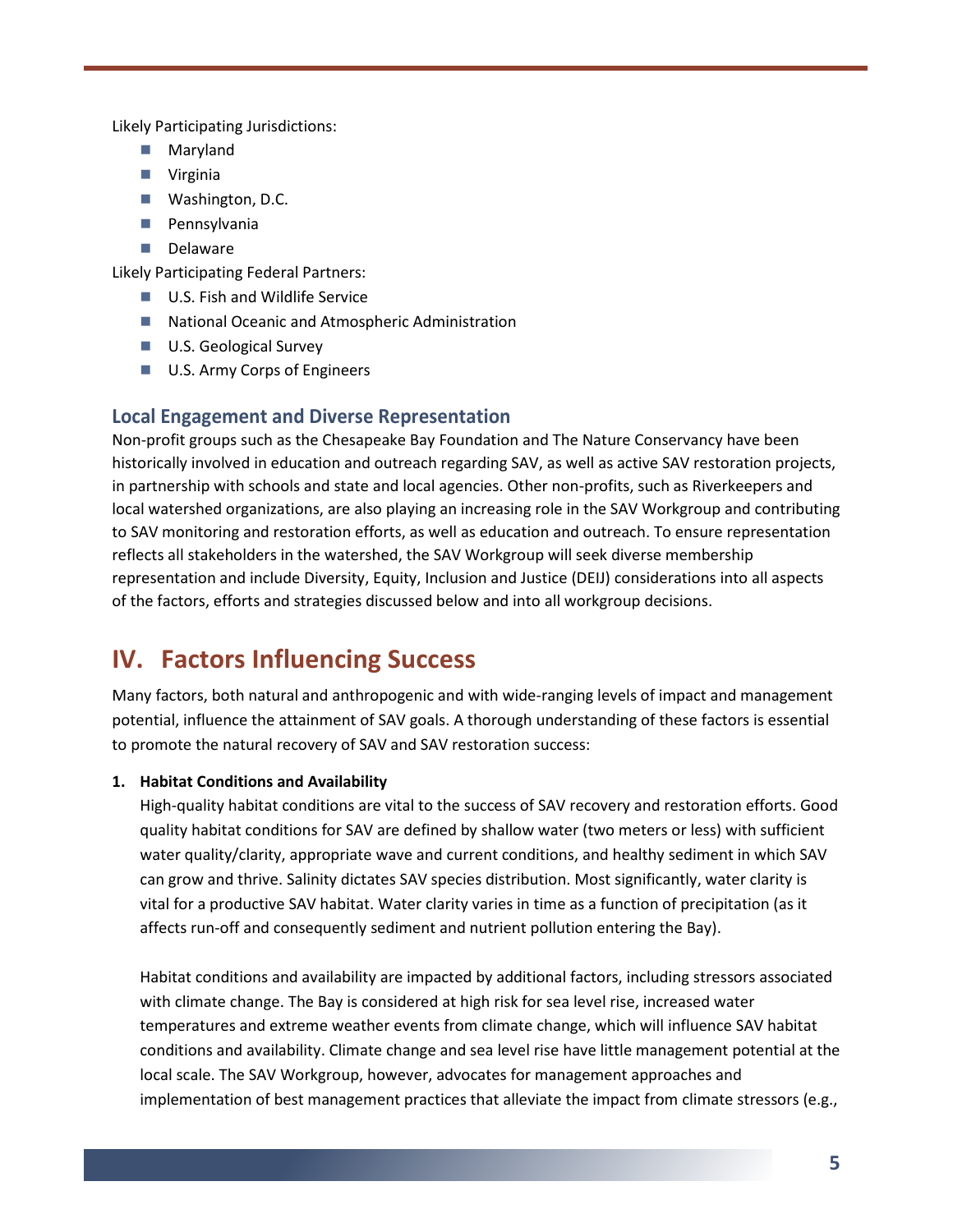minimize shoreline hardening/modification to allow inland migration of SAV as water levels increase).

Shallow-water use conflicts also influence SAV habitat availability. Aquaculture and other commercial fishing activities and SAV removal for navigational purposes are examples of these potential conflicts.

### **2. Protection of Existing and Recovering SAV**

Anthropogenic activities, including dredging, propeller scarring, fishing and aquaculture practices, as well as the introduction of invasive species and marine debris, can cause direct physical disturbance to SAV. Indirect impacts from localized water quality degradation associated with activities such as shoreline alteration, sedimentation from changes in land use or in-water activities like clam dredging, also influence the health of SAV beds.

Effective and enforceable regulations are necessary to adequately protect SAV. The adequate protection of existing and recovering SAV is necessary to reach the 185,000-acre Bay-wide SAV restoration goal. As new threats and conflicts (e.g., shellfish aquaculture, climate change impacts, SAV harvesting) emerge simultaneously with recovering SAV populations, the efficacy of existing regulations may diminish.

### **3. SAV Restoration Potential and Activity**

Direct SAV restoration is an important component to Chesapeake Bay SAV recovery. There are a number of reasons to actively restore SAV: to provide seeds to an area where a natural seed bank is not present, to increase genotypic and phenotypic diversity, to increase species diversity and to provide outreach and educational opportunities to the parties involved in the restoration effort. Direct restoration of SAV by planting whole plants or seeds is a multi-step, labor-intensive and expensive venture, and success is based on a number of factors, ranging from appropriate site selection (controllable) to future unpredictable weather events and water quality (uncontrollable).

#### **4. SAV Research and Monitoring**

Annual Bay-wide SAV monitoring at multiple levels of detail is essential to guide appropriate SAV research and management actions. Annual monitoring data allow for adaptive management of SAV throughout the Bay and it is the only way to show with certainty that efforts to protect and restore SAV are effective. As such, SAV research and monitoring is a priority management strategy for increasing and sustaining the habitat benefits of SAV in the Chesapeake Bay.

#### **5. Public Perception, Knowledge and Engagement**

Public perception of SAV affects its health: during periods of SAV recovery and high abundance, some members of the public perceive it as a nuisance and consequently take measures to deter its growth or directly remove it. SAV stewardship can be managed through education, outreach and regulation, and is an important component of SAV conservation and restoration.

**6**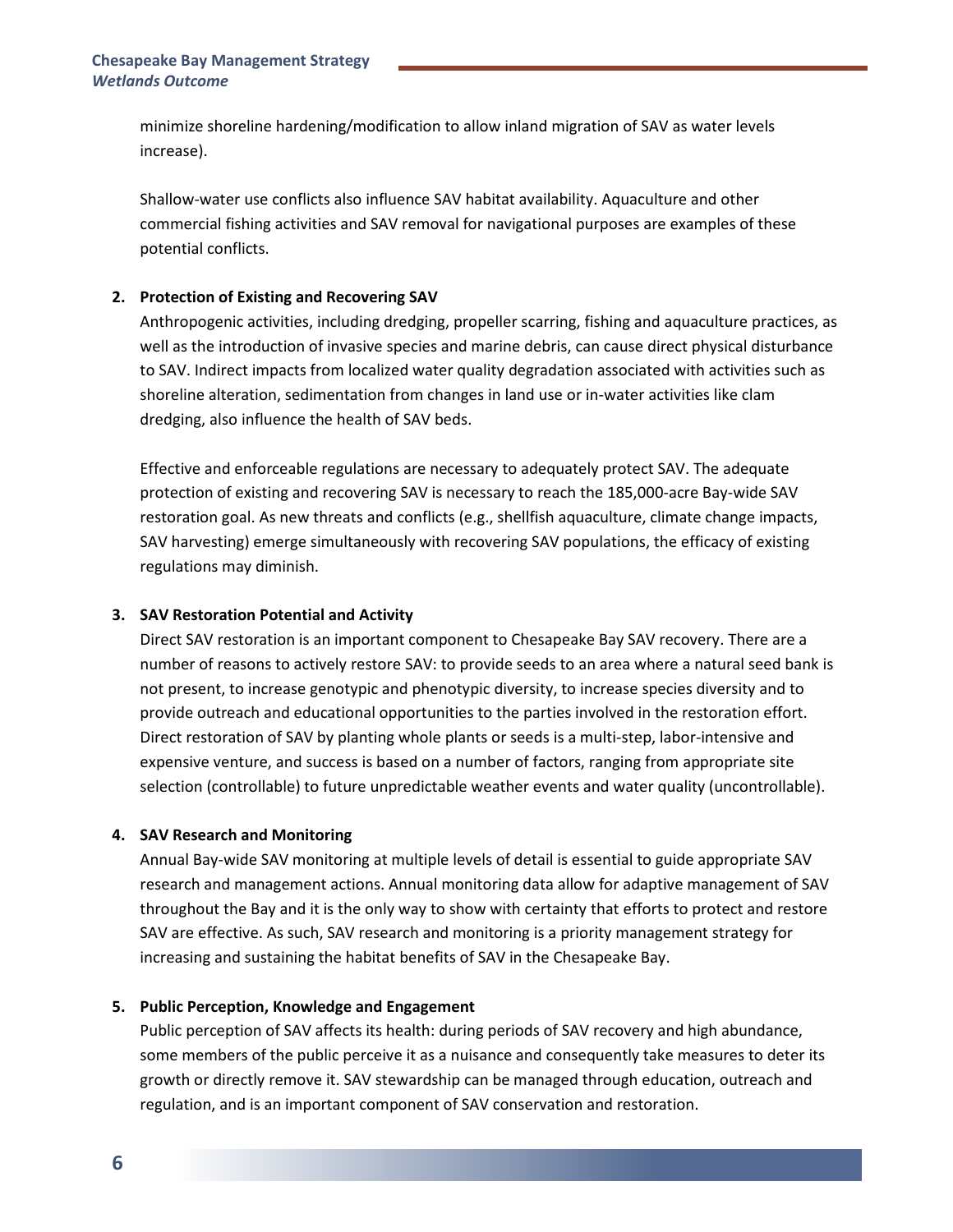# **V. Current Efforts and Gaps**

While there are numerous factors influencing the success of SAV recovery and restoration throughout the Bay, extensive efforts are being made to address those factors, and to identify what additional efforts and actions are necessary to reach the 185,000-acre SAV restoration goal.

### 1. **Habitat Conditions and Availability**

Successful recovery and restoration of SAV in the Bay are dependent upon improved water clarity and habitat conditions. Water clarity improvements are being made by meeting pollutant allocations set by the Bay TMDL and through the work of the Water Quality and Maintain Healthy Watersheds GITs.

Recent increases in SAV were [attributed](https://www.pnas.org/content/pnas/115/14/3658.full.pdf) to the Bay TMDL and concurrent long-term improvements in water quality and clarity. SAV coverage increased from 48,195 acres in 2012 to 104,893 acres in 2017, the most SAV ever recorded since monitoring began in 1984. However, due to record rainfall and freshwater inputs into the Bay in subsequent years, mapped SAV coverage decreased to 62,169 acres by 2020. SAV in Chesapeake Bay is currently only achieving 34% of the 185,000-acre goal.

Furthermore, climate change will have both direct and indirect effects on Chesapeake Bay SAV. Bay scientists are currently assessing the direct effects of climate change (i.e., sea level rise, rising water temperatures) on SAV through research, literature reviews and Scientific and Technical Advisory Committee (STAC) sponsored workshops. Additional analyses are required, however, to understand the indirect effects of climate change more fully (e.g., increase in pathogens and invasive species) on SAV and to fully evaluate the potential for SAV to continue providing essential ecosystem services and to meet its restoration goal in the face of these multiple stressors.

Additionally, shallow-water use conflicts (e.g., an expanding aquaculture industry) may impact habitat availability for SAV. In order to reach our Bay-wide SAV restoration goals, adequate shallow water habitat (adequate space and adequate water clarity) must remain available for SAV to expand into.

# 2. **Protection of Existing and Recovering SAV**

Maryland, Virginia and the District of Columbia all have regulations in place that protect existing SAV from harmful practices, including dredging and filling, nearshore construction and commercial fishing. But it is unclear if those regulations will adequately protect new and expanding SAV beds as they recover throughout the Bay. A [review](https://www.chesapeakelegal.org/wp-content/uploads/2019/07/Existing-Chesapeake-Bay-Watershed-Statutes-and-Regulations-Affecting-SAV-1.pdf) of all the statutes, regulations and policies that affect SAV in the Chesapeake Bay was completed in 2019. The review included multiple recommendations that should be considered for more thorough protection of SAV in the Bay.

### 3. **SAV Restoration Potential and Activity**

Direct SAV restoration is an important component to Chesapeake Bay SAV recovery. Academic institutions, organizations and agencies in Maryland, Virginia and Washington, D.C. currently work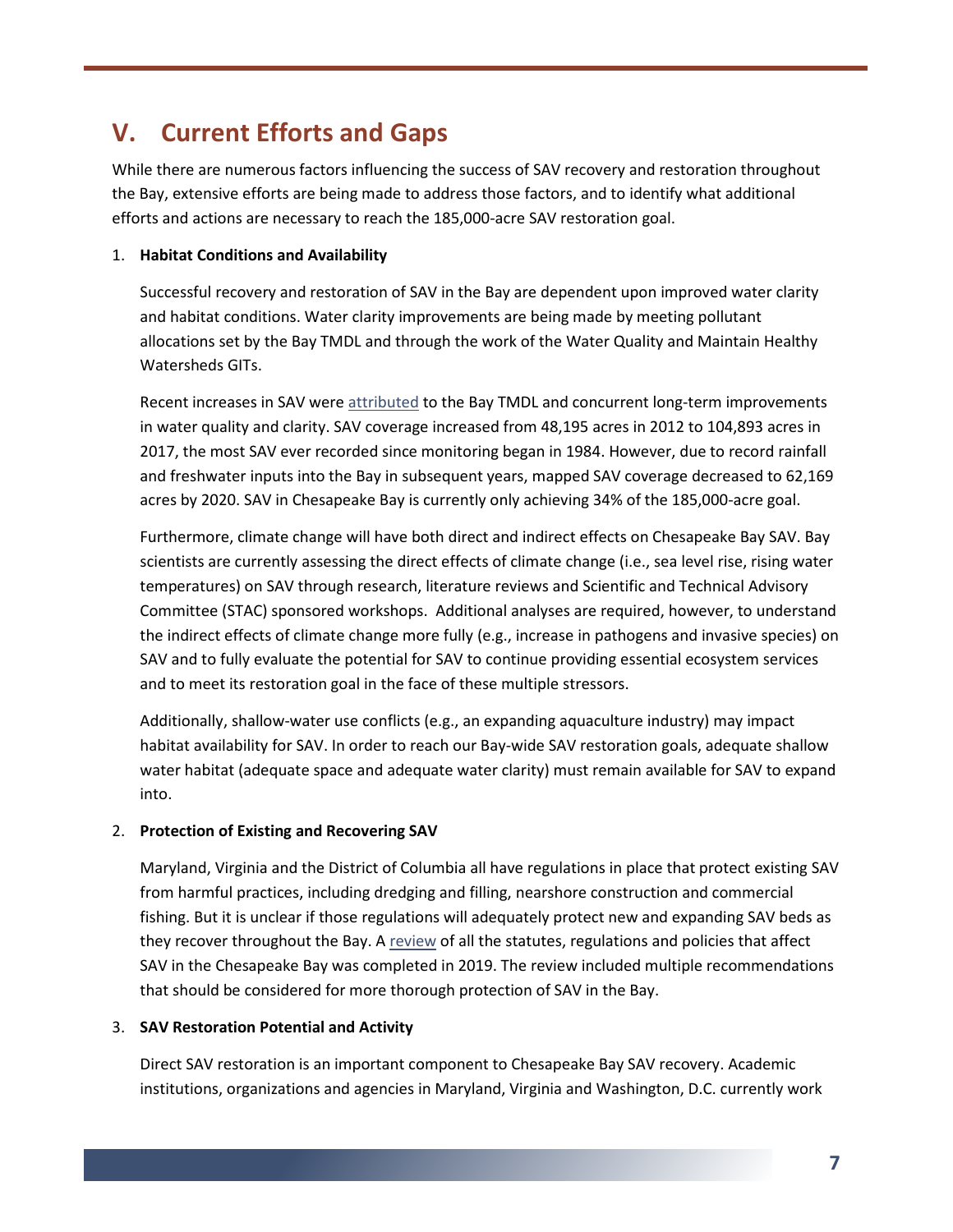to actively restore SAV in appropriate areas throughout Chesapeake Bay using seeds and, in some limited cases, adult plants. Based on recent successes in SAV restoration attempts associated with improved water quality and clarity conditions, the SAV Workgroup developed an [SAV Restoration](https://www.chesapeakebay.net/channel_files/44657/chesapeake_bay_sav_restoration_manual_cbp_sav_wg_online.pdf)  [Guide](https://www.chesapeakebay.net/channel_files/44657/chesapeake_bay_sav_restoration_manual_cbp_sav_wg_online.pdf) that details current protocols for seed harvesting, processing and storage, as well as site selection and dispersal. Because restoration success is heavily dependent on water quality and clarity conditions, care should be given to determining when SAV restoration projects are appropriate.

Unfortunately, even in ideal habitat conditions with reduced human impacts, the limited availability of source seeds, plants and propagules (from laboratories, nurseries and wild collection), as well as the minimal availability of funding for restoration projects and restoration science research, has constrained the SAV Workgroup and its partners' ability to implement expansive SAV restoration efforts.

#### 4. **SAV Research and Monitoring**

Annual Bay-wide SAV monitoring at multiple levels of detail is essential to guiding appropriate SAV research and management actions. Annual monitoring data allow for adaptive management of SAV throughout the Bay and it is the only way to show with certainty that efforts to protect and restore SAV are effective. The protection of existing SAV is, likewise, only possible with monitoring and distribution data, and is a priority management strategy for increasing and sustaining the habitat benefits of SAV in the Chesapeake Bay.

The SAV Workgroup has adopted a three-tiered, hierarchical monitoring approach for SAV. Th[e Bay](https://www.vims.edu/research/units/programs/sav/access/maps/index.php)[wide SAV survey—](https://www.vims.edu/research/units/programs/sav/access/maps/index.php)Tier 1—maps SAV acreage and density throughout the Bay and its tributaries by interpreting data collected from aerial photographs. This broad-scale monitoring program is complemented by ground surveys conducted by CBP partners and community scientists engaged in the [Chesapeake Bay SAV Watchers Program—](http://www.chesapeakebaysavwatchers.com/)Tier 2. SAV Watchers is a volunteer monitoring program that partners with Riverkeepers and other watershed groups to monitor a limited number of SAV habitat characteristics at a large number of locations throughout the Bay and its tributaries, which is useful for broad-scale condition assessments and for identifying and quantifying driver/response relationships. Tier 3, the Chesapeake Bay SAV Sentinel Site Monitoring Program, will monitor multiple parameters in greater detail at fewer locations (the sentinel sites). Sentinel site monitoring focuses on identifying causal relationships by intensively monitoring drivers of change, ecosystem responses and ecological processes. Together, these interconnected Chesapeake Bay SAV monitoring efforts will maximize our efficiency and forecasting capabilities, while informing conservation, restoration, research and management strategies for the Bay as a whole.

Additional support, including funding, for the three tiers of Chesapeake Bay SAV monitoring activity is needed to ensure their Bay-wide implementation and long-term sustainability. Likewise, CBP partner scientists and others in the region are currently conducting research in SAV biology, ecology, genetics, restoration and the impacts of climate change on SAV but because limited funding is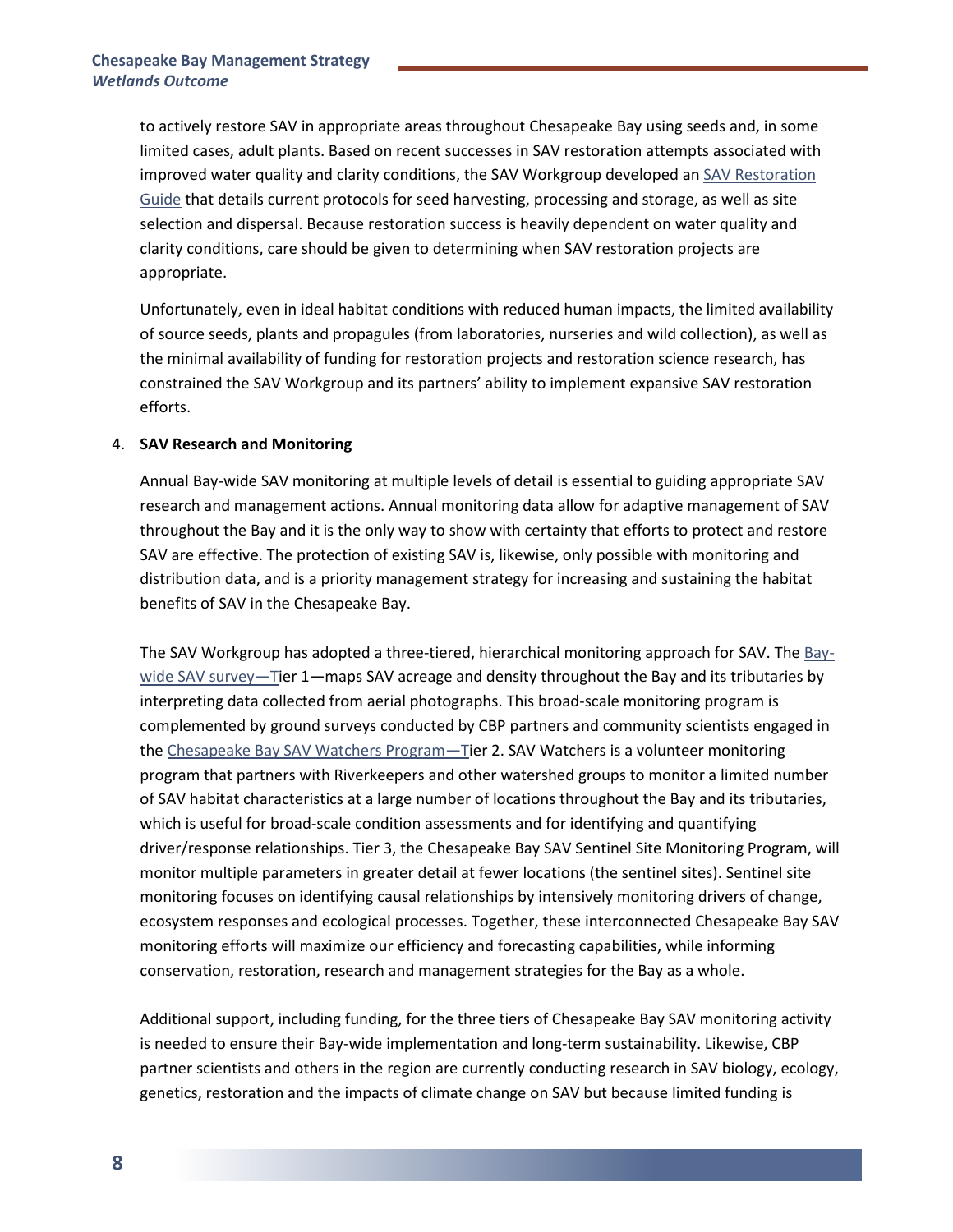available for SAV research, extensive gaps in our knowledge base remain. To fully restore SAV in the Chesapeake Bay, SAV research and monitoring must be more effectively funded and supported.

#### 5. **Public Perception, Knowledge and Engagement**

In an effort to educate the public about the benefits of SAV and improve their perception of SAV, the SAV Workgroup works with the Chesapeake Bay Program communications team on annual press releases of SAV acreage and goal-attainment, community-based social marketing campaigns and produces SAV-related web and social media content throughout the year. Although these materials reach residents throughout the Chesapeake Bay watershed, some negative public opinions regarding SAV remain. A more elaborate and effective outreach strategy is needed to reach a broader audience to communicate the benefits and ecosystem services provided by Chesapeake Bay SAV.

# **VI. Management Approaches**

The partnership will work together to carry out the following management approaches and specific actions identified in the biennial workplan to achieve the SAV outcome. These approaches seek to address the factors affecting our ability to meet the goal and the gaps identified above.

The following five approaches have been identified as critical to the success of SAV restoration goals.

**1. Support Efforts to Conserve and Restore Current and Future SAV Habitat and Habitat Conditions** In order to meet current and future SAV restoration goals, it is essential to meet water clarity standards in areas and at depths that are designated by Maryland, Virginia and the District of Columbia for the application of those criteria (i.e., SAV shallow water use). The water clarity standards reflect the light requirements that are necessary for the growth and maintenance of SAV populations throughout the shallow waters of the Chesapeake Bay and its tidal tributaries. This strategy is being implemented by meeting pollutant allocations set by the [Bay TMDL](http://www.epa.gov/chesapeakebaytmdl/) and through the work of multiple Chesapeake Bay Program groups, including th[e Water Quality GIT](http://www.chesapeakebay.net/groups/group/water_quality_goal_implementation_team) and the [Healthy Watersheds GIT.](http://www.chesapeakebay.net/groups/group/maintaining_healthy_watersheds_goal_implementation_team) 

Additionally, the Bay is considered at high-risk for impacts related to climate change, several of which have the capacity to affect SAV. The SAV Workgroup supports measures that aim to minimize and mitigate those impacts (e.g., lessen shoreline hardening/modification to allow inland migration of SAV as water levels increase), as well as impacts associated with shallow-water use conflicts that may reduce the habitat availability for current and future SAV.

#### **2. Protect Existing and Recovering SAV**

The SAV Workgroup will protect existing SAV by supporting efforts to characterize threats and develop protection measures, establish protection area criteria, minimize the effects of invasive species and human impacts, evaluate SAV protection laws and regulations and update when necessary, and increase understanding of the potential effects of sea-level rise and other climate-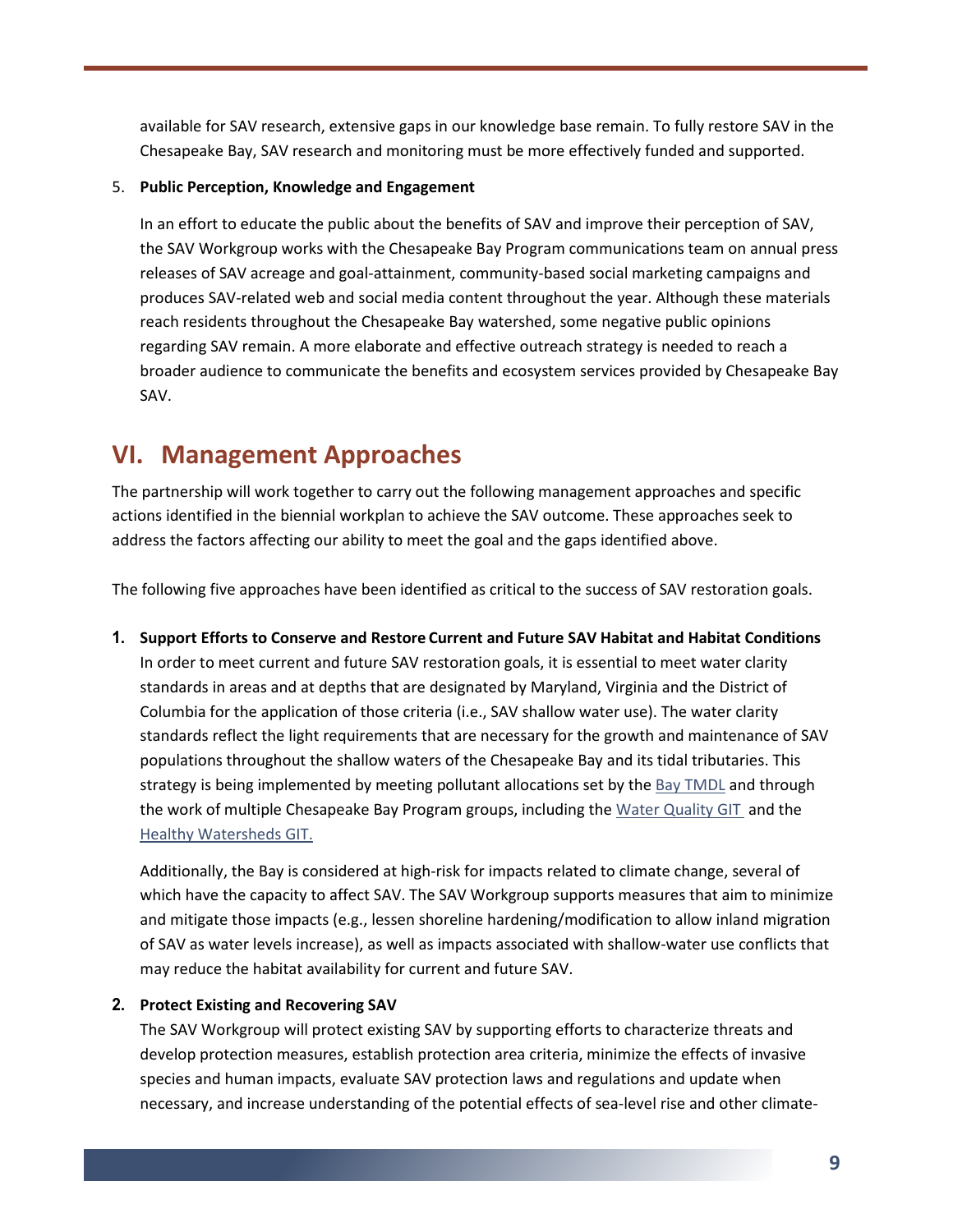change impacts on SAV populations. Protecting existing SAV beds will also help ensure continued seed and propagule sources for natural recovery.

### **3. Restore SAV**

The SAV Workgroup will lead and support efforts to actively restore SAV where possible, targeting sites with suitable habitat quality and high potential to benefit living resources, as well as vulnerable coastal communities and infrastructure.

#### **4. Enhance SAV Research and Monitoring**

The SAV Workgroup will enhance SAV research and monitoring by implementing a hierarchical and integrated SAV monitoring program and by supporting and tracking research that advances our understanding of SAV restoration, recovery and resilience.

### **5. Enhance Community Involvement, Education and Outreach**

The SAV Workgroup will expand efforts to educate and engage the public about the critical importance of SAV and include community scientists and volunteers in SAV monitoring and restoration efforts.

# **VII. Monitoring Progress**

Monitoring programs are critical to understanding year to year fluctuations in living resource distribution and abundance. SAV distribution in the Chesapeake Bay is assessed using annual aerial surveys, and abundance acreage is derived from the imagery taken during the aerial survey. Continued annual Bay-wide monitoring is the top funding priority for SAV resource management as it provides information vital to managing water quality and tracking restoration progress. The most recent SAV distribution data and survey-related information are available at the [Virginia Institute of Marine Science](http://www.vims.edu/bio/sav/)  and [Chesapeake Progress](https://www.chesapeakeprogress.com/abundant-life/sav) websites.

# **VIII.Assessing Progress**

Recent increases in SAV were [attributed](https://www.pnas.org/content/pnas/115/14/3658.full.pdf) to the Bay TMDL and concurrent long-term improvements in water quality and clarity. SAV coverage increased from 48,195 acres in 2012 to 104,893 acres in 2017, the most SAV ever recorded since monitoring began in 1984. Due to record rainfall and freshwater inputs into the Bay in subsequent years, however, mapped SAV coverage decreased to 62,169 acres by 2020. Progress toward this outcome will be measured against a target of 130,000 acres by 2025. SAV in the Chesapeake Bay is currently only achieving 48% of the 2025 target and 34% of the ultimate 185,000 acre outcome.